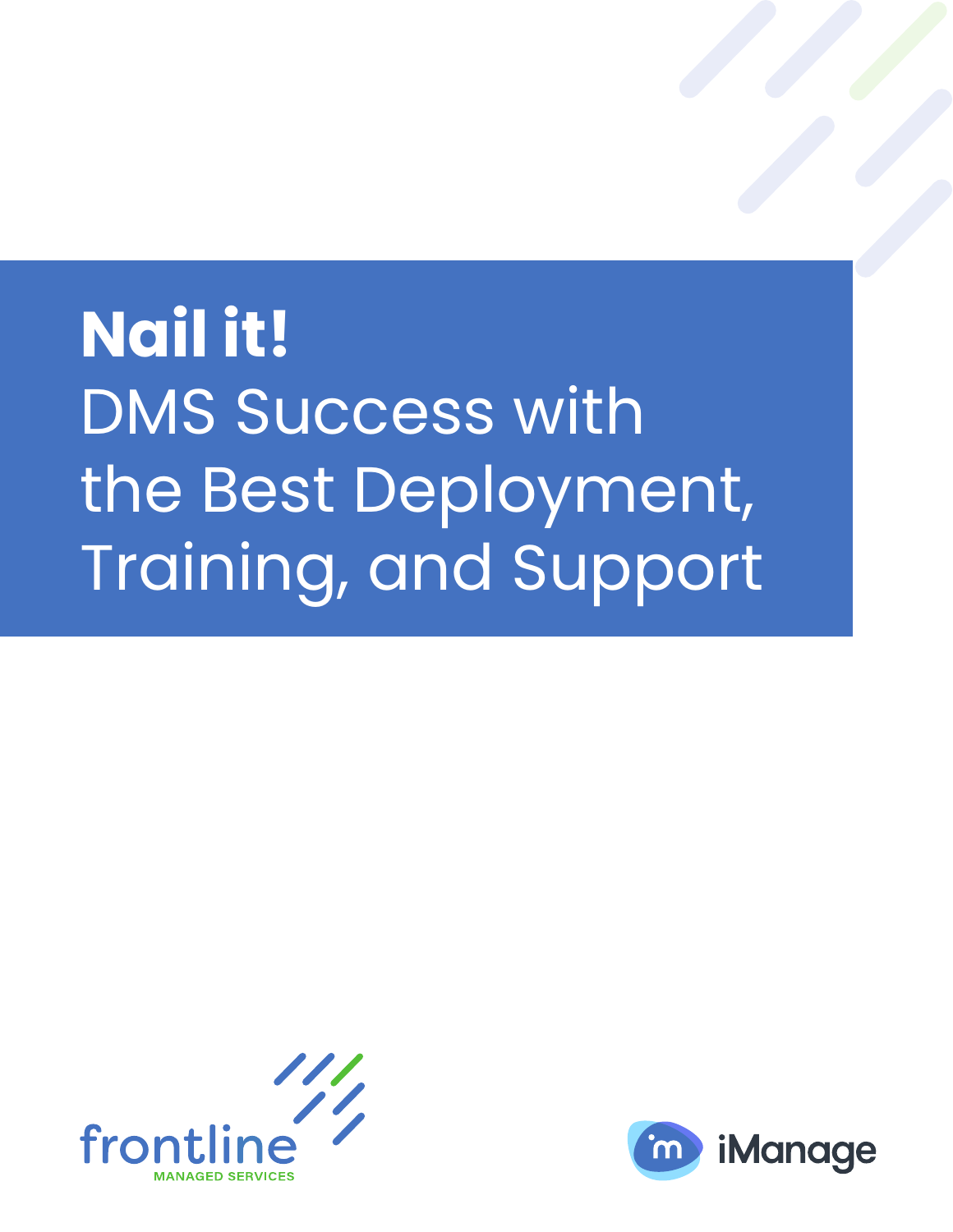# **Nail it! DMS Success with the Best Deployment, Training, and Support**

# Award-winning iManage partners provide a packaged solution for guaranteed Work 10 adoption

Even though your law firm has under 100 users, you are bound by the same demands, as well as risk and compliance requirements, as large law firms (e.g., same quality, ethical obligations and reporting requirements). Yet, you have fewer resources. In this situation, how can you compete?

You have already taken the first step by deciding to change how you manage your documents. Whether upgrading your document management system (DMS), or implementing a DMS for the first time, you need a modern solution. Your best choice is iManage Work 10, a competitive work product management solution that can offer your users the same best-inclass technology that is used by the Am Law 100.

Specifically, Work 10 can provide a great userexperience and firm-wide gains through the following benefits:

- 1. Improved productivity and collaboration, through fully integrated document, email and records management
- 2. Robust security built on a layered defense
- 3. Mobility through consistent user experience on phone, tablet, or desktop

Yet, even with the selection of a competitive DMS, how do you ensure high adoption of the new technology, a return on your investment, and overall project success?

The successful adoption of any new technology depends on many factors that influence the entire adoption life cycle: consistent and efficient deployment, effective change management and training, and 24/7 post-implementation support from experts. On your own, it is hard to handle all of these implementation facets.

This is why iManage, Olenick, Traveling Coaches

and Frontline Managed Services – four awardwinning vendors to Am Law 100 firms – have come together to deliver a one-stop solution for your DMS implementation. They have put together Packaged Success – a groundbreaking, flat-fee offering for small firms to ensure iManage Work 10 is adopted successfully.

### **Benefits of Packaged Success**

#### **For IT**

Simple Plan One contract and seamless transition across three specialized providers

#### Affordable Price

Low, fixed price for the entire package of services

> Small Firm Experience Knowledge of critical success factors for small firms

#### Extended IT Team

Additional IT support that enables you to focus on operations and other priority initiatives

#### **For Legal Professionals**

#### Improved Productivity

Modern technology that allows you to work how, when and where you want

#### Maximum ROI

A programmatic approach to learning that empowers you to use Work 10 effectively

### 24/7 Support

Around-the clock answers to your questions, delivered by industry experts

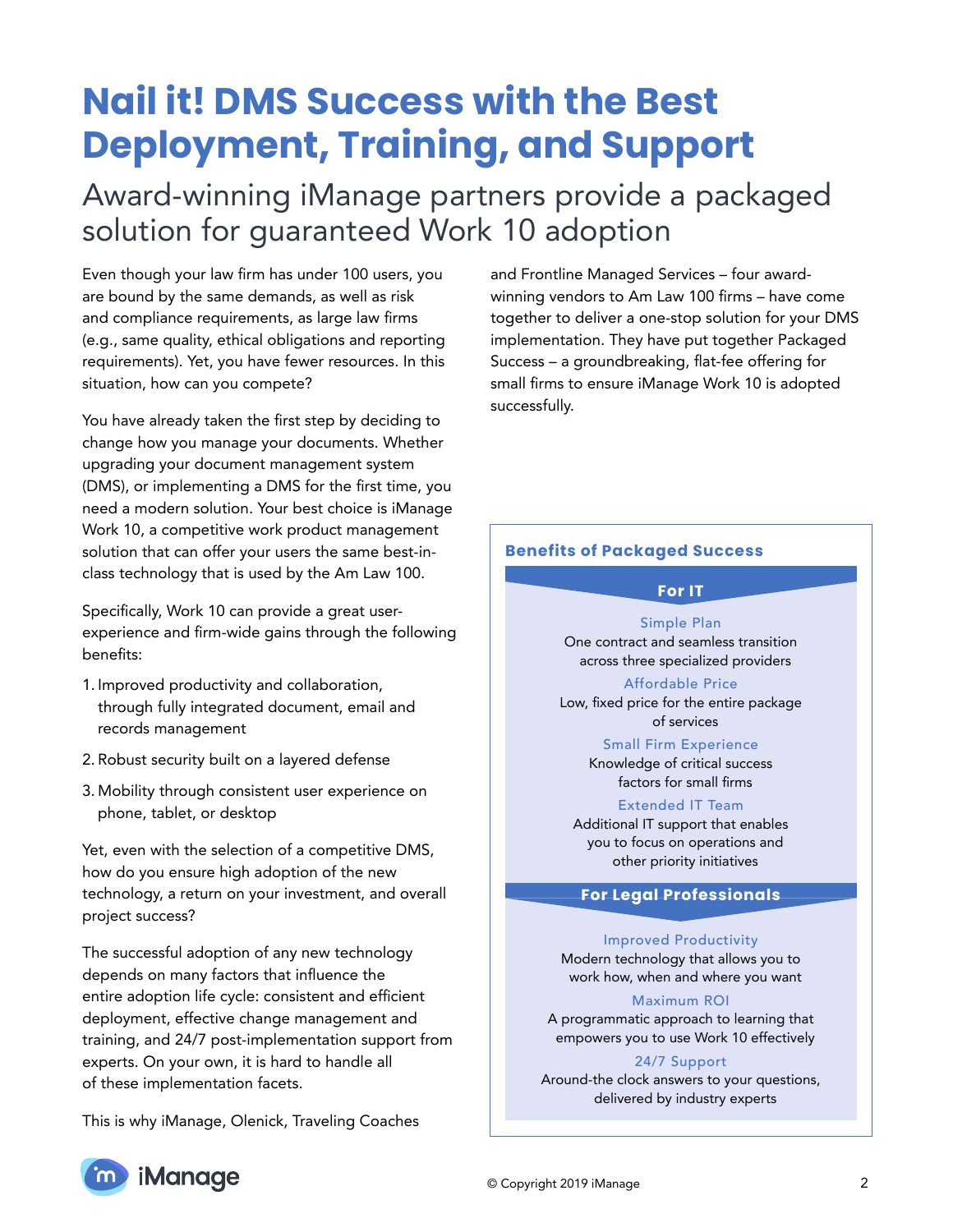# **What Makes the Path for Adoption Difficult?**

It is not enough to have purchased a new technology for your investment to be successful. Success always depends on user adoption. For example, as iManage field research shows, the number one barrier to widespread DMS adoption is attorney buy-in (Figure 1). Once you have purchased Work 10, how are you going to secure widespread buy-in? You need to focus on the second phase of your project, which involves deployment, training and support.



Tackling deployment, training and support with internal resources can be a daunting challenge:

- How do you ensure that the software is consistently deployed and works on all desktops?
- How do you convince your legal professionals to use the features that will help drive greater efficiency

and productivity, while providing the security and compliance that clients are demanding?

• Can you provide 24/7 live support so your legal professionals meet their deadlines?

# **Packaged Success Can Pave the Path to Adoption**

A well-adopted and satisfied user community requires more than a well-executed design and go-live plan. To ensure high user adoption, you need to educate and support your users through the change management process. Work 10 becomes real for your legal professionals only when they can see the benefits of the update in their workflow. This means that they have to be sure that adopting the new technology

will make their life easier. At a minimum, they need to have the software working on their computers, but for a great user experience, they also need to have training on how to use the tool and 24/7 support in case they experience any issues.

The best solution is to have industry experts for each of these areas of the adoption lifecycle. Historically, this solution has implied that small law firms would have to engage and manage multiple partners, one for each of the adoption phases. Engaging multiple partners means negotiating multiple contracts and deliverables, which is time consuming for small firms that have limited resources. Packaged Success eliminates these barriers by offering a single agreement, a fixed price for each vendor, along with a pre-defined process to ensure a smooth experience throughout the process.

# **Packaged Success Partner Solutions**

The Packaged Success partners can help you focus on your core capabilities, while they seamlessly deliver the other services you need. They are industry leaders in each area of the adoption life cycle: deployment (Olenick), training (Traveling Coaches), and support



(Frontline Managed Services).

Here are some of the challenges you might encounter and the solutions that these iManage partners can

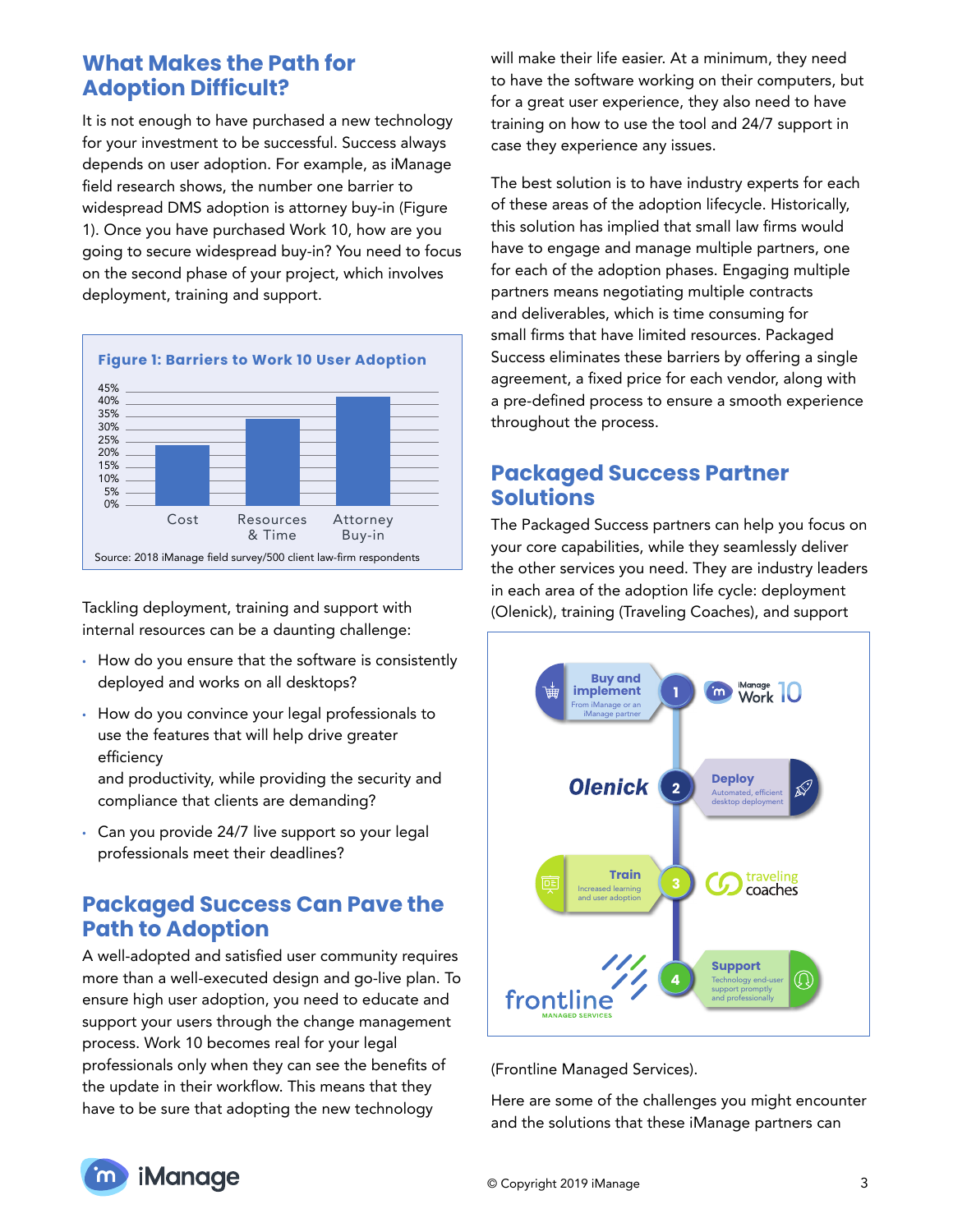# **Olenick**

## CHALLENGE: Deployment and

Whether you have one office location or nine, your iManage upgrade needs to be deployed to every device. This will require a significant effort on your part in terms of deployment. In addition, testing before go-live will provide your users with a smooth transition to a fully functional software environment, including the new DMS. But, do you have internal resources and expertise to do testing?

Manual deployment to all locations involves time-consuming, duplicative work that will tax your IT team and your budget, especially if you have offices in multiple locations. You will also have to handle the inevitable human errors that often happen when installing via remote sessions, or when manually selecting installation settings for every device in your firm. According to Olenick's historical data, manual installations have a 7% human error rate, resulting in rework, retesting, and frustration both for your IT team and for your end-user.

In addition, even when your deployment has been covered for all machines, can you do testing before go-live? For application implementation projects, Olenick's historical data shows that

1 in 9 features of a deployed system requires an engineering fix (Figure 2). It is important to test

to discover feature failures upfront, to avoid interruptions and the increased frustration of your users post-deployment.

# SOLUTION: Packaged Success

Olenick ensures that your Work 10 deployment is successful across all devices and that you can start all your users on their adoption journey from a common technology platform.

Olenick packages iManage and integrated applications, tests the application integration, deploys the upgrade and verifies the deployment success.

With advanced desktop engineering expertise, Olenick has developed automated tooling to deploy upgrades consistently and efficiently, without remote sessions and travel budgets.

In addition, through testing, Olenick reduces the risk for experiencing deployment and post-deployment issues.

### **Figure 2: Deployed Systems Requiring an Engineering Fix**



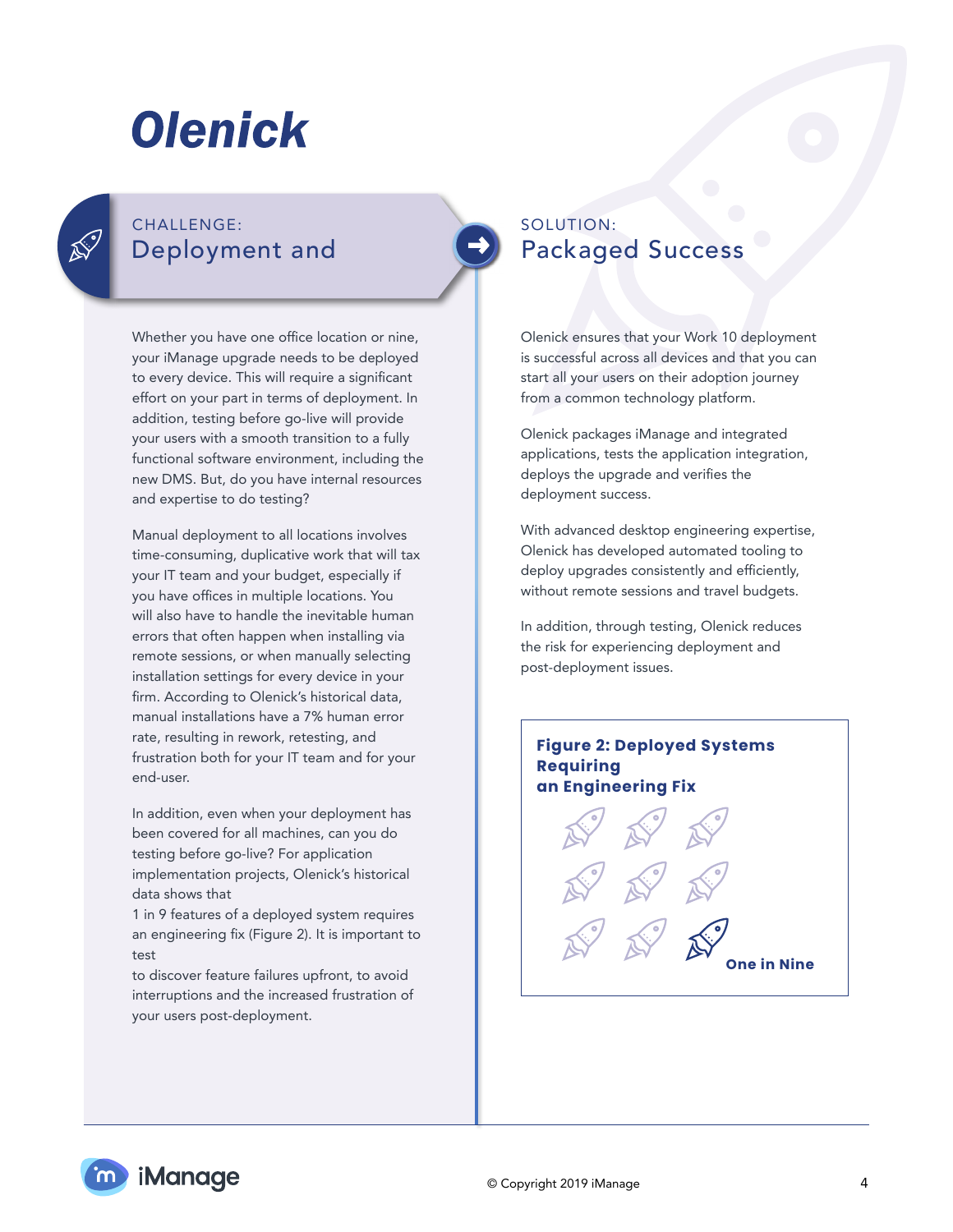

# CHALLENGE: Communication and

 $\overline{\square}$ 

Without effective communication and training, users can feel that the new technology isn't what was promised, and that the old version worked better because no one knows how to use the new one. Users are people, and people go with their feelings. If they are confused or frustrated, they will not use the technology and adoption will fail.

With effective training and user adoption materials, people understand the technology better, which means they are more likely to use it. This is emphasized, for instance, in field research conducted by Traveling Coaches and Frontline Managed Services Managed Services which showed that a law firm incorporating training (e.g. e-learning) significantly decreased the volume of support calls it received postdeployment, compared to another law firm that did not provide any training (Figure 3).

An effective training and communication program increases adoption and teaches people the skills needed to perform their jobs. It provides them with access to apply and enhance their knowledge, to reinforce their learning, and to gain mastery. When people feel they have mastered the technology, then they adopt it in their daily workflows.

SOLUTION: Packaged Success

Traveling Coaches focuses on helping users as people because new technology adoption depends on people. Their comprehensive training and communication program increases user adoption exponentially.

Traveling Coaches offers communications tailored to law firms using an award-winning change management methodology, education programs that are tailored

to various learning styles, and a worldwide network of veteran trainers.

Traveling Coaches offers e-learning through the LegalMind® Personal Learning Portal and virtual training sessions.

Always focused on helping users learn in a way that works for them, Traveling Coaches has designed various quick reference materials.

Finally, to help with internal promotion and adoption, Traveling Coaches has promotional materials available (e.g. posters) and even a Work 10 commercial that



# **Figure 3: Support Call Volume**

iManage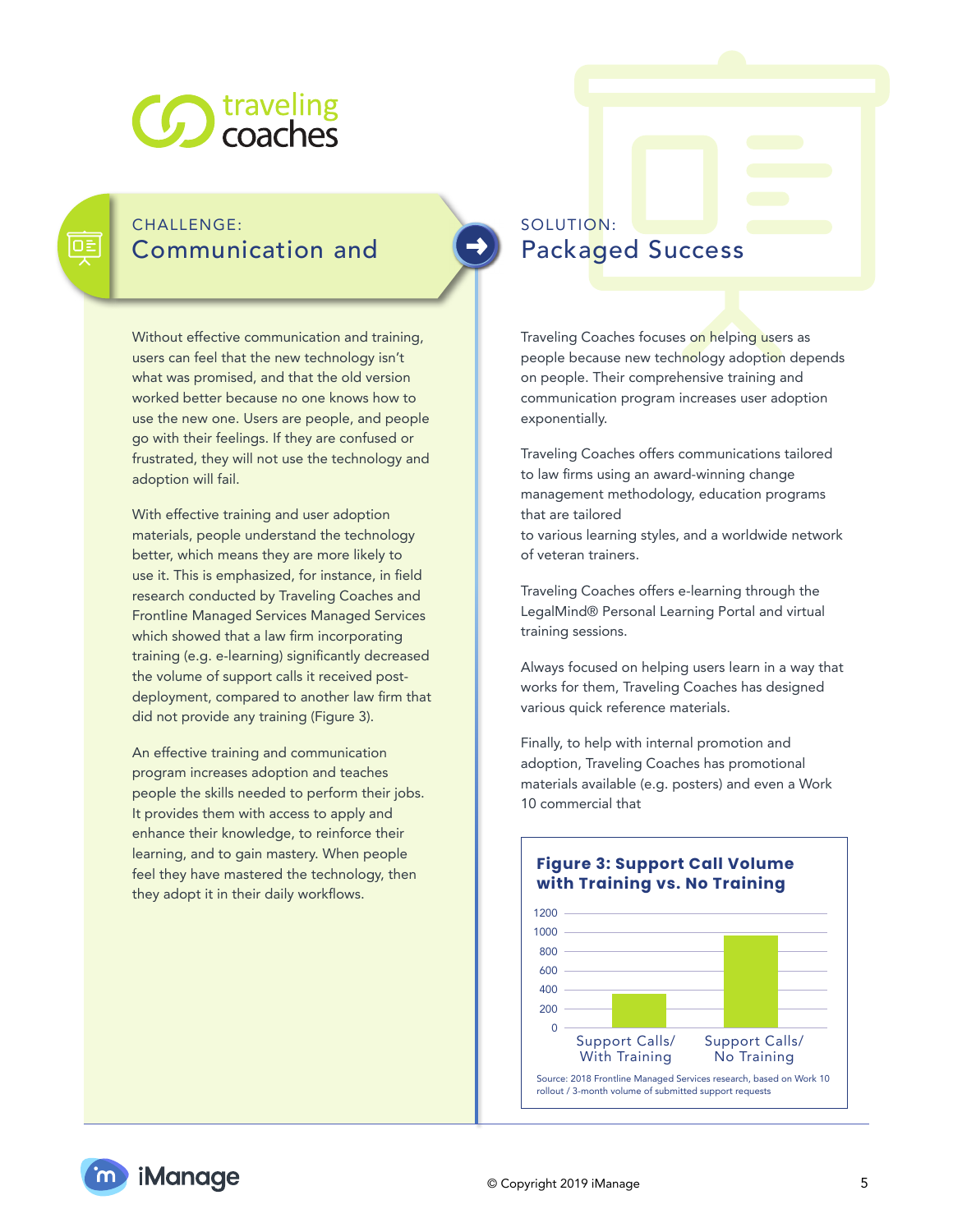

# CHALLENGE: Constant Need

Most firms prudently staff to "maintenance" levels, not "project" levels. During upgrades, most IT departments require additional support to meet the increase in service requests from their user community, which are due to the new technology rollout.

After all users have received their upgraded system and attended training, there are always many follow-up questions and requests from all levels of legal professionals. These requests and questions can come in at all hours, and IT support has to be ready to handle them.

Even after the most successful rollouts there will likely be a significant increase in the volume of questions that will need to be answered. Historical data gathered by Frontline Managed Services shows

that the number of questions will likely increase by 30-50% during the rollout and for 2-3 months after it (Figure 4).

Without backup support the burden of answering these questions will fall on your internal IT team or on other individuals at the firm, and it will disrupt other IT initiatives and projects.

## SOLUTION: Packaged Success

Frontline Managed Services helps out by providing much-needed

relief for your internal IT team, and fast, reliable, accurate responses for your users. Frontline Managed Services has partnered with many law firms on numerous iManage Work 10 implementations. This extensive experience enables them to understand end users' support needs to provide fast and efficient support.

By utilizing Frontline Managed Services's 24/7 support services, users can get answers to their questions immediately, and they have access to support professionals trained specifically on iManage Work 10 issues.

The efficiency of the response allows end users to focus their time on their work product, rather than allocating it to searching for answers and solutions themselves.

The quality of the support service can improve users' perception of the new technology and, implicitly, encourage further use and long-term adoption.